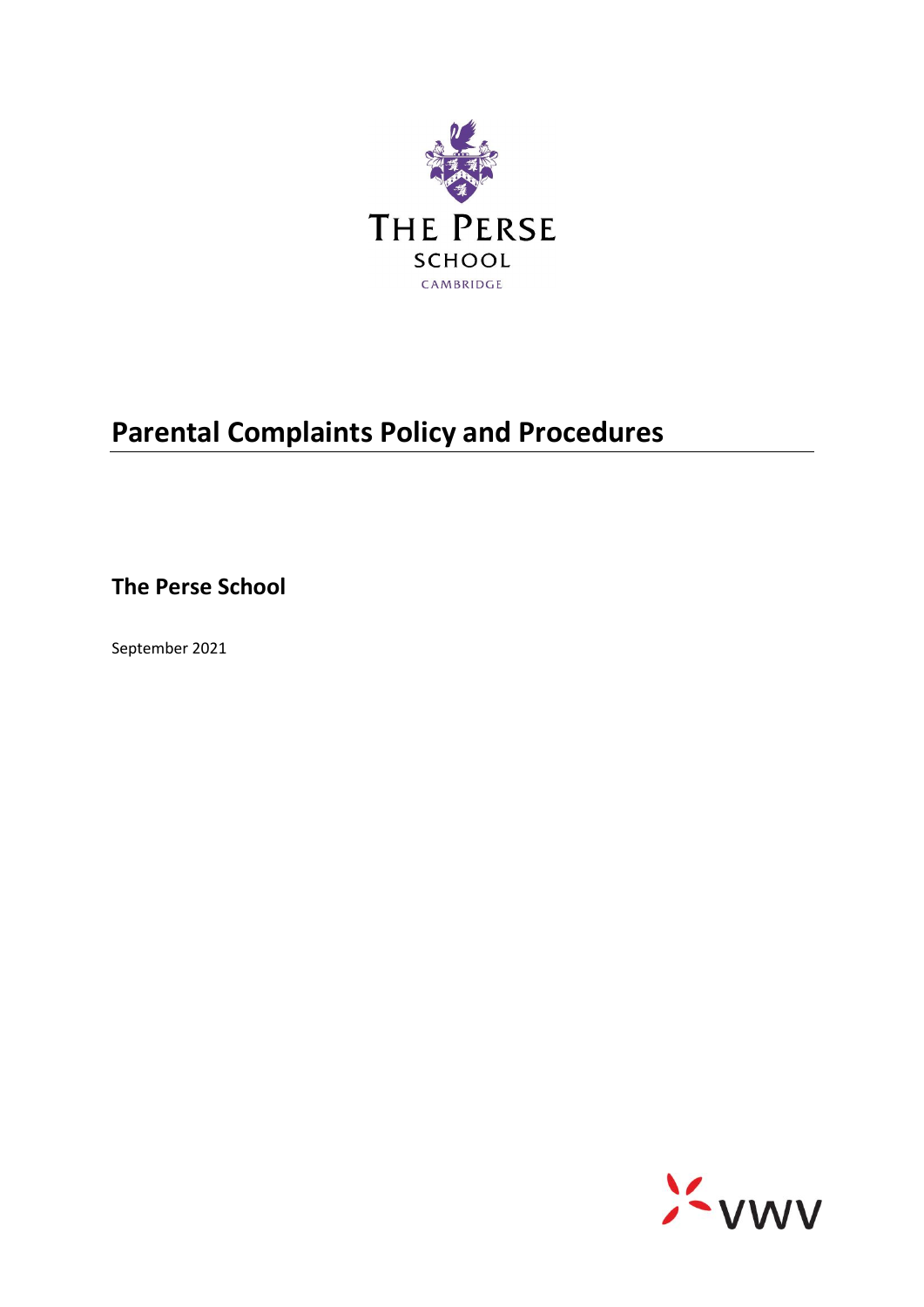# **Contents**

| 3  |  |
|----|--|
| 4  |  |
| 5  |  |
| 6  |  |
|    |  |
| 8  |  |
| 9  |  |
| 10 |  |
| 11 |  |
| 12 |  |
| 13 |  |

# Appendix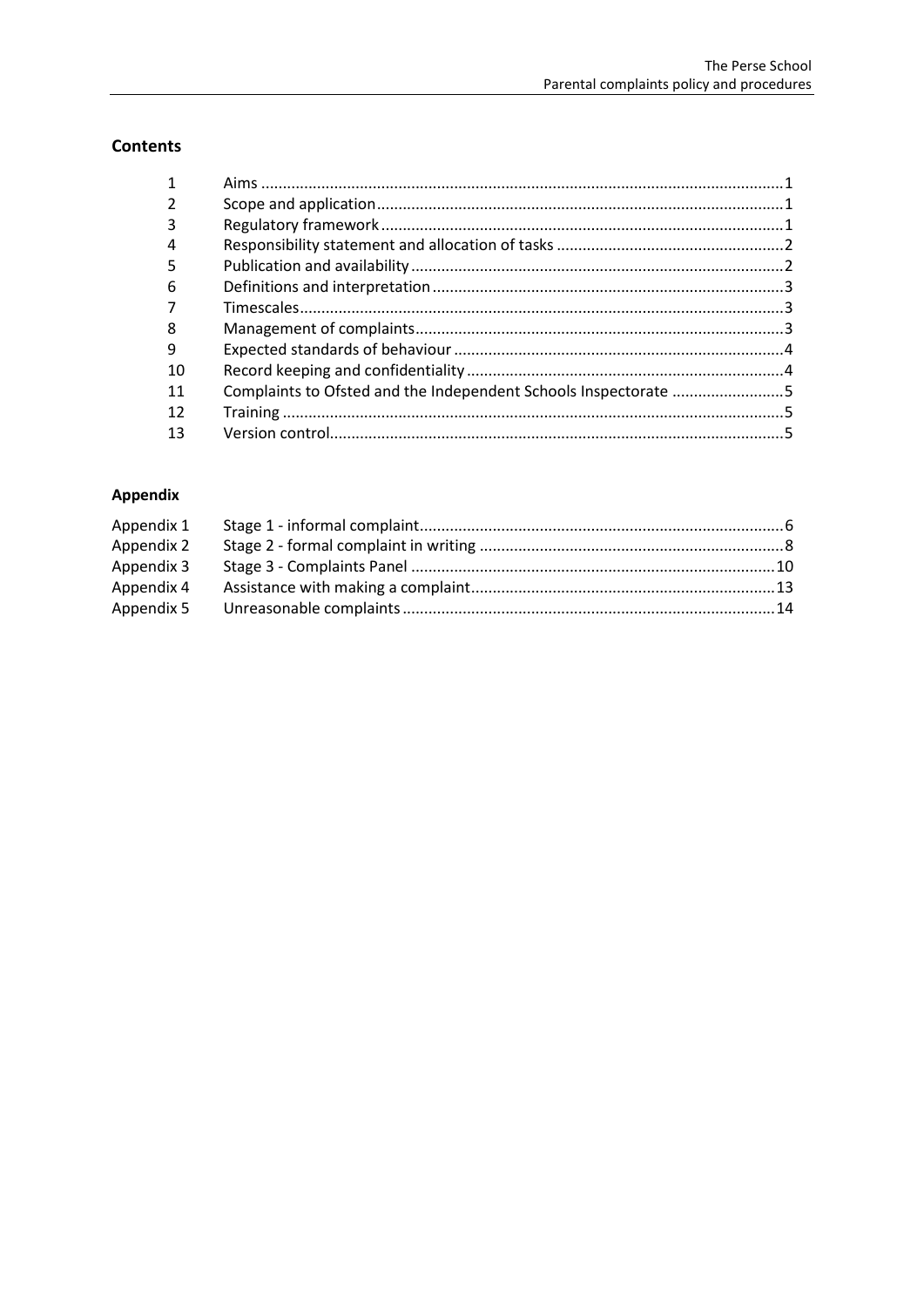# <span id="page-2-0"></span>1 **Aims**

- 1.1 This is the complaints policy of The Perse School (**School**). The School comprises the **Relevant Schools** (the Perse Pelican Nursery and Pre-Preparatory School including the EYFS setting (**Pelican School**), the Perse Preparatory School (**Prep School**) and the Perse Upper School (**Upper School**)).
- 1.2 The aims of this policy and related procedures are to provide a framework for the resolution of complaints which:
	- 1.2.1 allows for their resolution informally and sets out the School's formal procedures where this is not achievable;
	- 1.2.2 is easily accessible and publicised, simple to understand and use and impartial and non-adversarial;
	- 1.2.3 enables a full and fair investigation by an independent person where necessary;
	- 1.2.4 respects people's desire for confidentiality;
	- 1.2.5 addresses all the points at issue and provides an effective response and appropriate redress, where necessary; and
	- 1.2.6 provides information to the School's senior leadership / management team so that services can be improved.

#### <span id="page-2-1"></span>2 **Scope and application**

- 2.1 This policy applies to the whole school including the Early Years Foundation Stage (**EYFS**).
- 2.2 This policy applies to any expression of dissatisfaction however made about actions taken, or a lack of action, by the School where the parent seeks action by the School.
- 2.3 This policy applies only to complaints from each of the following:
	- 2.3.1 parents of current pupils;
	- 2.3.2 parents of former pupils if the complaint was initially raised when the pupil was registered at the School.
- 2.4 Requests for financial awards, such as claims for compensation, damages or fee refunds, are beyond the scope of the School's complaints procedures.
- 2.5 All parents should be aware that, regardless of the nature of a complaint and whether or not it is upheld, parents are not entitled to details of any related sanctions imposed on staff, pupils or parents.
- 2.6 The School has separate grievance and whistleblowing policies and procedures for staff concerns.

#### <span id="page-2-2"></span>3 **Regulatory framework**

- 3.1 This policy has been prepared to meet the School's responsibilities under:
	- 3.1.1 Education (Independent School Standards) Regulations 2014;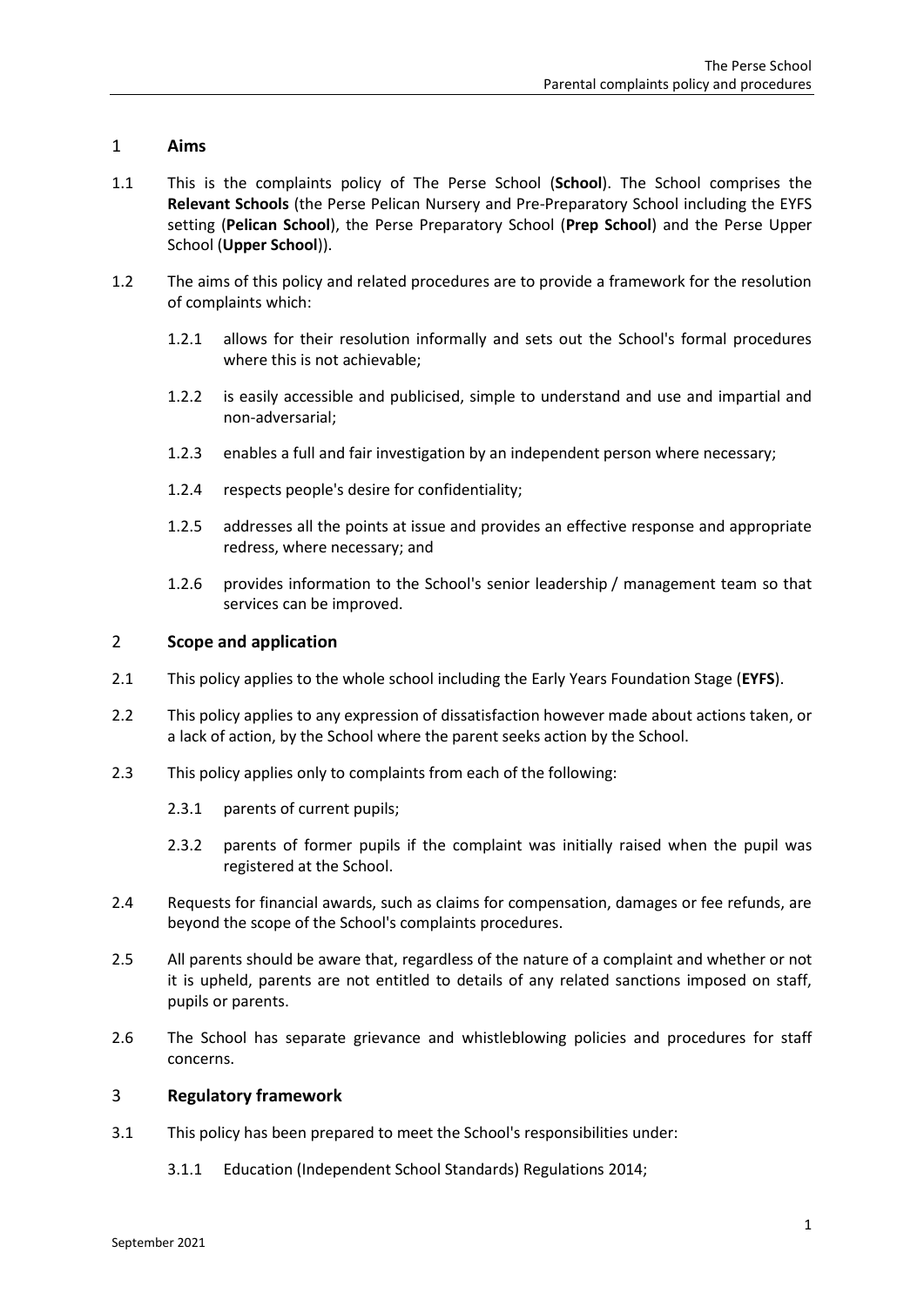- 3.1.2 Statutory framework for the Early Years Foundation Stage*;*
- 3.1.3 Education and Skills Act 2008;
- 3.1.4 Childcare Act 2006; and
- 3.1.5 Equality Act 2010.
- 3.1.6 General Data Protection Regulations and Data Protection Act 2018
- 3.2 The parent contract will be relevant to the operation of this policy. Dependent upon the nature of the complaint being made, other School policies, procedures and resource materials may also prove relevant and helpful.

# <span id="page-3-0"></span>4 **Responsibility statement and allocation of tasks**

- 4.1 The Governors have overall responsibility for all matters which are the subject of this policy.
- 4.2 To ensure the efficient discharge of their responsibilities under this policy, the Governors have allocated the following tasks:

| <b>Task</b>                                                                                                                                           | <b>Allocated to</b>                                                                                 | When / frequency of review                                  |
|-------------------------------------------------------------------------------------------------------------------------------------------------------|-----------------------------------------------------------------------------------------------------|-------------------------------------------------------------|
| Keeping the policy up to date<br>and compliant with the law and<br>best practice                                                                      | development and welfare) $-$ annually<br>Upper School.<br>Head - Prep and Pelican                   | Deputy Head (pupil As required, and at least                |
|                                                                                                                                                       | Schools                                                                                             |                                                             |
| Monitoring the<br>implementation of the policy                                                                                                        | Deputy Head<br>development and welfare)<br>Upper School.<br>Head $-$ Prep and<br>Pelican<br>Schools | (pupil $\vert$ As required, and at least termly             |
| Seeking input from interested<br>groups (such as pupils, staff,<br>Parents) to consider<br>improvements to the School's<br>processes under the policy | development and welfare) $-$ annually<br>Upper School.<br>Head - Prep and Pelican<br>Schools        | Deputy $\blacksquare$ Head (pupil As required, and at least |
| Formal annual review                                                                                                                                  | Governors                                                                                           | Annually                                                    |

## <span id="page-3-1"></span>5 **Publication and availability**

- 5.1 This policy is published on the School website.
- 5.2 This policy is available in hard copy on request.
- 5.3 A copy of the policy is available for inspection from the School office during a working day.
- 5.4 This policy can be made available in large print or other accessible format if required.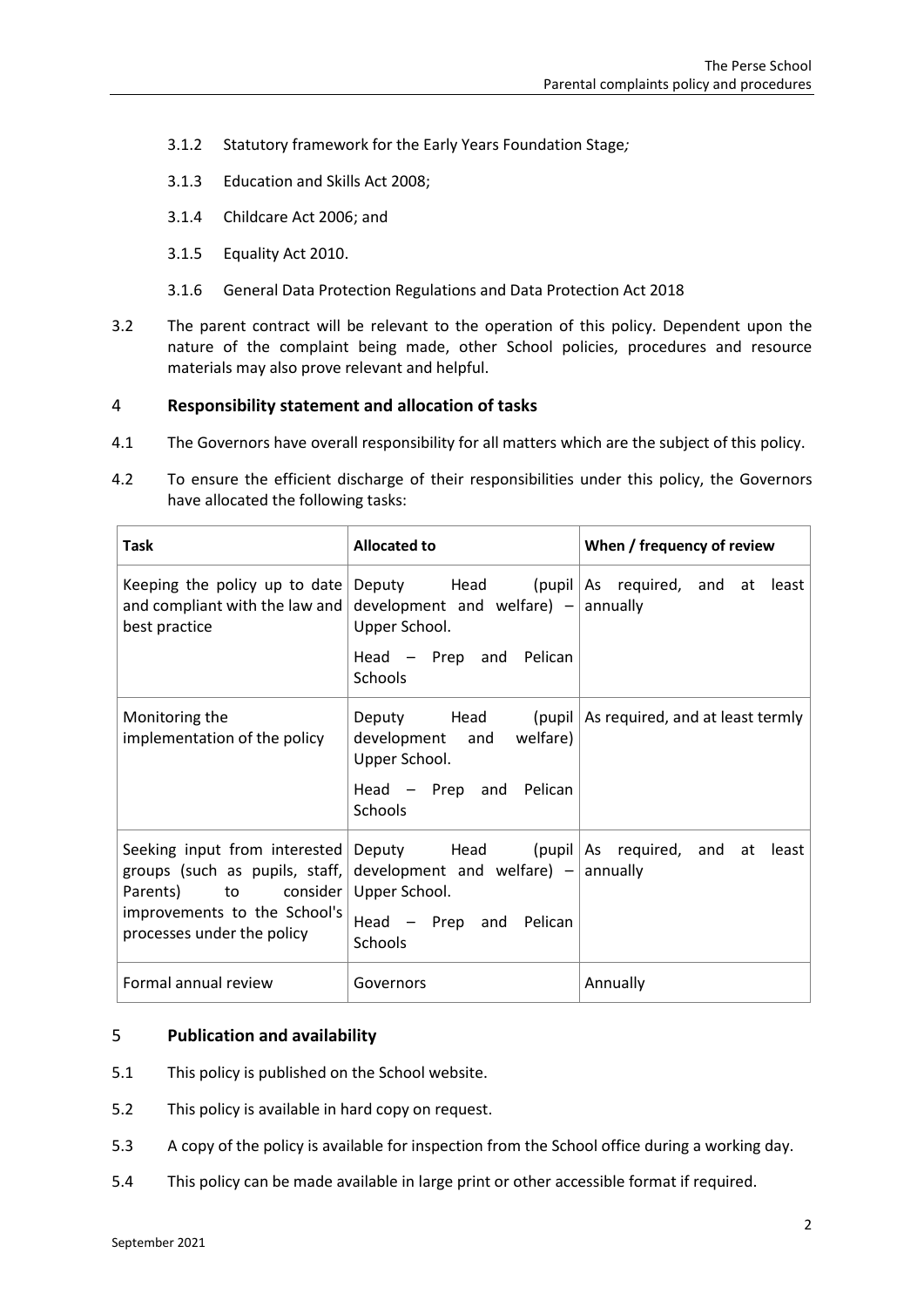5.5 Information regarding the number of complaints registered under the formal procedure of this policy during the preceding school year is available to parents of pupils and parents of prospective pupils and, on request, to the Chief Inspector, the Secretary of State or an independent inspectorate. The number of complaints registered under the formal procedure of this policy during the 2020-21 school year was 3.

# <span id="page-4-0"></span>6 **Definitions and interpretation**

- 6.1 Where the following words or phrases are used in this policy:
	- 6.1.1 References to **Parent**, in relation to a child or young person, includes any person who is not a parent but who has parental responsibility, or has care of the child. This policy applies to any expression of dissatisfaction however made about actions taken, or a lack of action, by the School where a parent seeks action by the School.
	- 6.1.2 References to the **Head** are references to the Head of the Relevant School.
	- 6.1.3 References to the **Governors** are references to the Board of Governors.
	- 6.1.4 References to **working days** mean Monday to Friday, when the School is open during term time. The dates of terms are published on the School's website. In the event that the application of this definition is likely to introduce excessive delays, due to intervening School holidays, the School's approach is to take sensible and reasonable steps so as to minimise any hardship or unfairness arising from such delays.

## <span id="page-4-1"></span>7 **Timescales**

- 7.1.1 Whenever possible, in the interests of a prompt resolution of issues a complaint should be raised within three months of the incident, or where a series of associated incidents have occurred, within three months of the last of these incidents. The School will however consider complaints made outside of this time frame if exceptional circumstances apply. A complaint raised outside this timescale should therefore include details of the issues which led to a delay.
- 7.1.2 Timescales for each stage of the complaints procedure are set out below in the relevant paragraphs.
- 7.1.3 It is expected that the management of every complaint will progress in a timely manner.
- 7.1.4 The School aims to resolve all complaints efficiently and promptly and parents are encouraged to bring any matter causing concern to the School's attention as soon as possible.
- 7.1.5 Where there are exceptional circumstances resulting in a delay to the timescales for a state of the complaints procedure, the School will notify the parents and inform them of the new timescales as soon as possible.

#### <span id="page-4-2"></span>8 **Management of complaints**

8.1 The School's policy allows for complaints to be considered at three stages:

Stage 1: Informal raising of a complaint. Further details of this procedure are set out in [Appendix 1.](#page-7-0)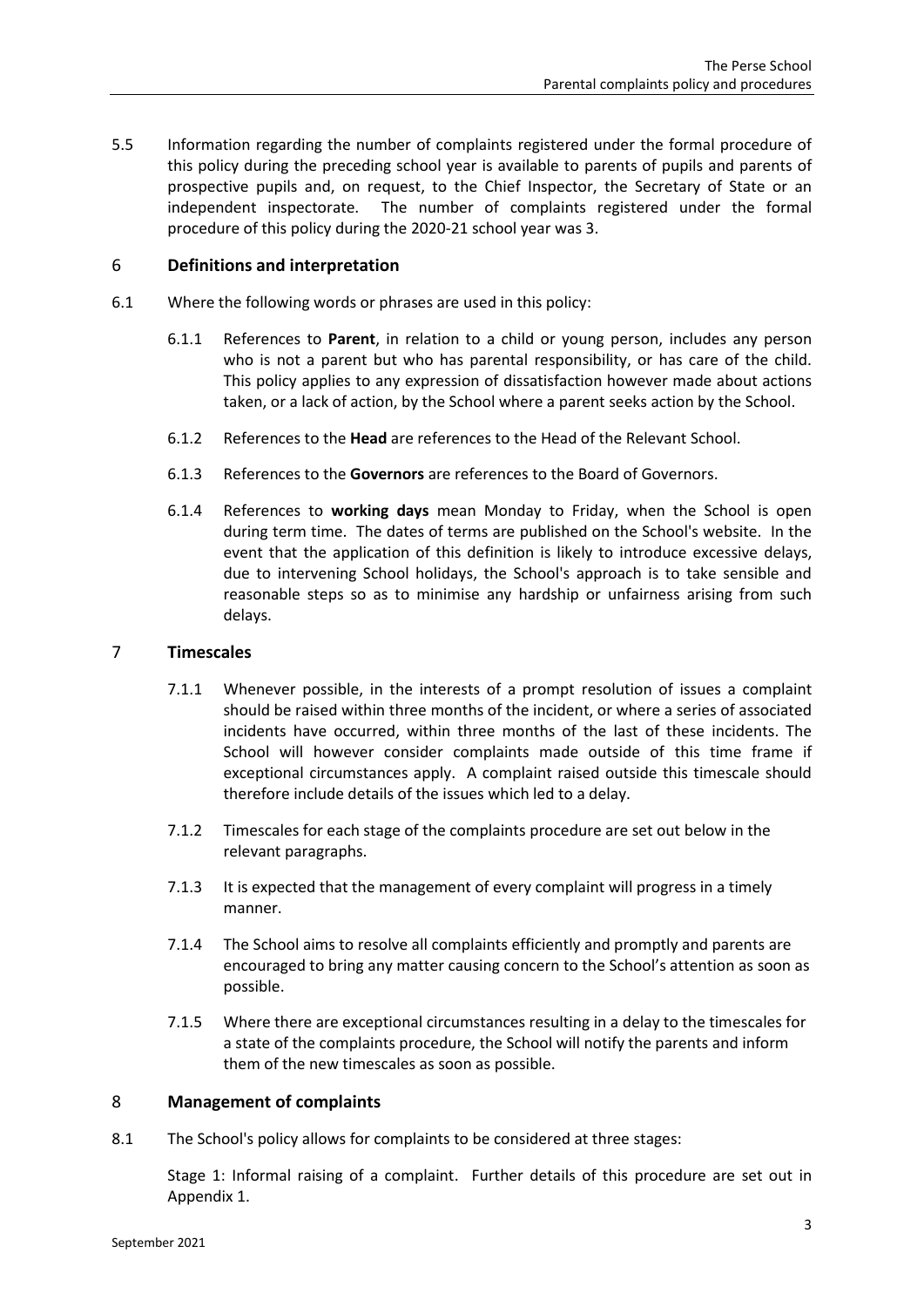Stage 2: A formal complaint in writing. Further details of this procedure are set out in [Appendix 2.](#page-9-0)

Stage 3: Reference to a complaints panel. Further details of this procedure are set out in [Appendix 3.](#page-11-0)

- 8.2 Separate procedures apply if the Head permanently excludes or requires the removal of a pupil from the School and the parents seek a review of that decision. See the School's Permanent Exclusion and Removal: Review Procedure.
- 8.3 Parents requiring assistance with making a complaint at any stage of the procedure, for example because of a disability, should contact the person identified in [Appendix 4](#page-14-0) who will be happy to make appropriate arrangements.

#### <span id="page-5-0"></span>9 **Expected standards of behaviour**

9.1 Attention is drawn to the information included in [Appendix 5](#page-15-0) which is drawn from the Department for Education's [Best practice advice for school](https://www.gov.uk/government/publications/school-complaints-procedures) complaints procedures 2020 (June 2020).

#### <span id="page-5-1"></span>10 **Record keeping and confidentiality**

- 10.1 All records created in accordance with this policy are managed in accordance with the School's policies that apply to the retention and destruction of records.
- 10.2 The School keeps a written record of all formal complaints, including the following:
	- 10.2.1 whether they were resolved at Stage 2 or Stage 3.
	- 10.2.2 the action taken by the School as a result of the complaints (regardless of whether they are upheld).
- 10.3 In accordance with data protection principles, details of individual complaints will be kept only for as long as is considered to be reasonably necessary in the circumstances.<sup>1</sup>
- 10.4 Correspondence, statements and records relating to individual complaints will be kept confidential except where access is requested by the Secretary of State or where disclosure is required in the course of an inspection or under other legal authority or court order.
- 10.5 A complaint about the fulfilment of the School's EYFS requirements will be made available to Ofsted and the Independent Schools Inspectorate (**ISI**) on request.
- 10.6 The information created in accordance with this policy may contain personal data. The School's use of this personal data will be in accordance with data protection law. The School has published privacy notices on its website which explain how the School will use personal data. In addition, staff must ensure that they follow the School's data protection policy and procedures when handling personal data created in connection with this policy. This includes the School's data protection policy and information security and sharing data guidance.

<sup>1</sup> In accordance with the terms of reference of the Independent Inquiry into Child Sexual Abuse all schools are required to retain information which relates to allegations (substantiated or not) of organisations and individuals who may have been involved in, or have knowledge of child sexual abuse or child sexual exploitation; allegations (substantiated or not) of individuals having engaged in sexual activity with, or having a sexual interest in, children; institutional failures to protect children from sexual abuse or other exploitation. Details of any complaints made about such matters will be retained.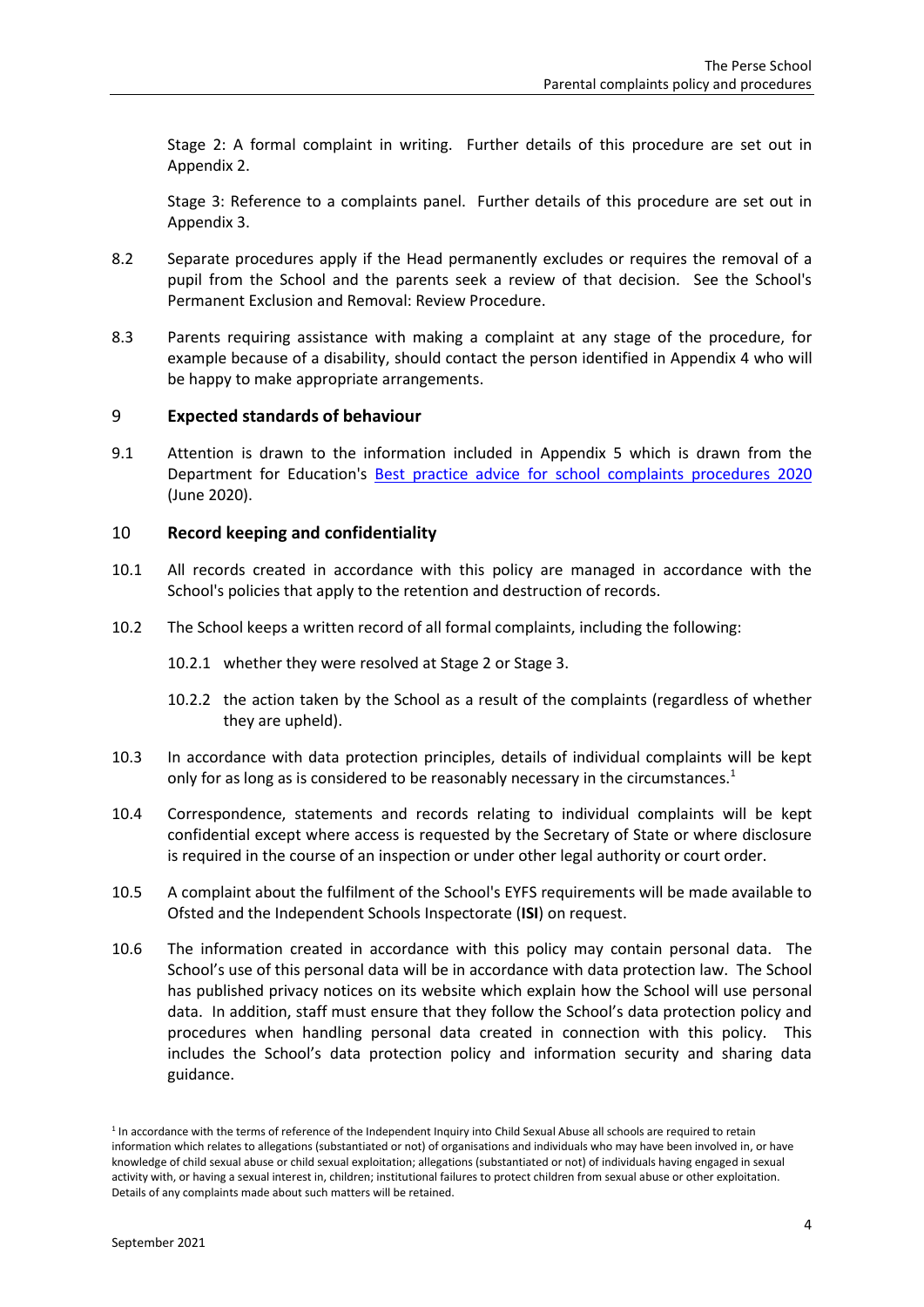# <span id="page-6-0"></span>11 **Complaints to Ofsted and the Independent Schools Inspectorate**

- 11.1 Parents of children in the School's Early Years Foundation Stage have the right to contact Ofsted and / or ISI if they believe the School is not meeting the EYFS requirements.
- 11.2 Ofsted can be contacted on 0300 123 4666 or at [enquiries@ofsted.gov.uk.](mailto:enquiries@ofsted.gov.uk)
- 11.3 ISI can be contacted a[t concerns@isi.net](mailto:concerns@isi.net) or on 020 7600 0100.

## <span id="page-6-1"></span>12 **Training**

- 12.1 The School ensures that regular guidance and training is arranged on induction and at regular intervals thereafter so that staff and volunteers understand what is expected of them by this policy and have the necessary knowledge and skills to carry out their roles.
- 12.2 The level and frequency of training depends on role of the individual member of staff.
- 12.3 The School maintains written records of all staff training.

## <span id="page-6-2"></span>13 **Version control**

| Date of adoption of this policy     | 6 September 2021                                                                                        |  |
|-------------------------------------|---------------------------------------------------------------------------------------------------------|--|
| Date of last review of this policy  | 22 June 2021                                                                                            |  |
| Date for next review of this policy | June 2022                                                                                               |  |
| Policy owner (SMT)                  | Deputy Head (pupil development and welfare) -<br><b>Upper School</b><br>Head (Prep and Pelican Schools) |  |
| Authorised by                       | Jonathan Scott<br>On behalf of the Board of Governors                                                   |  |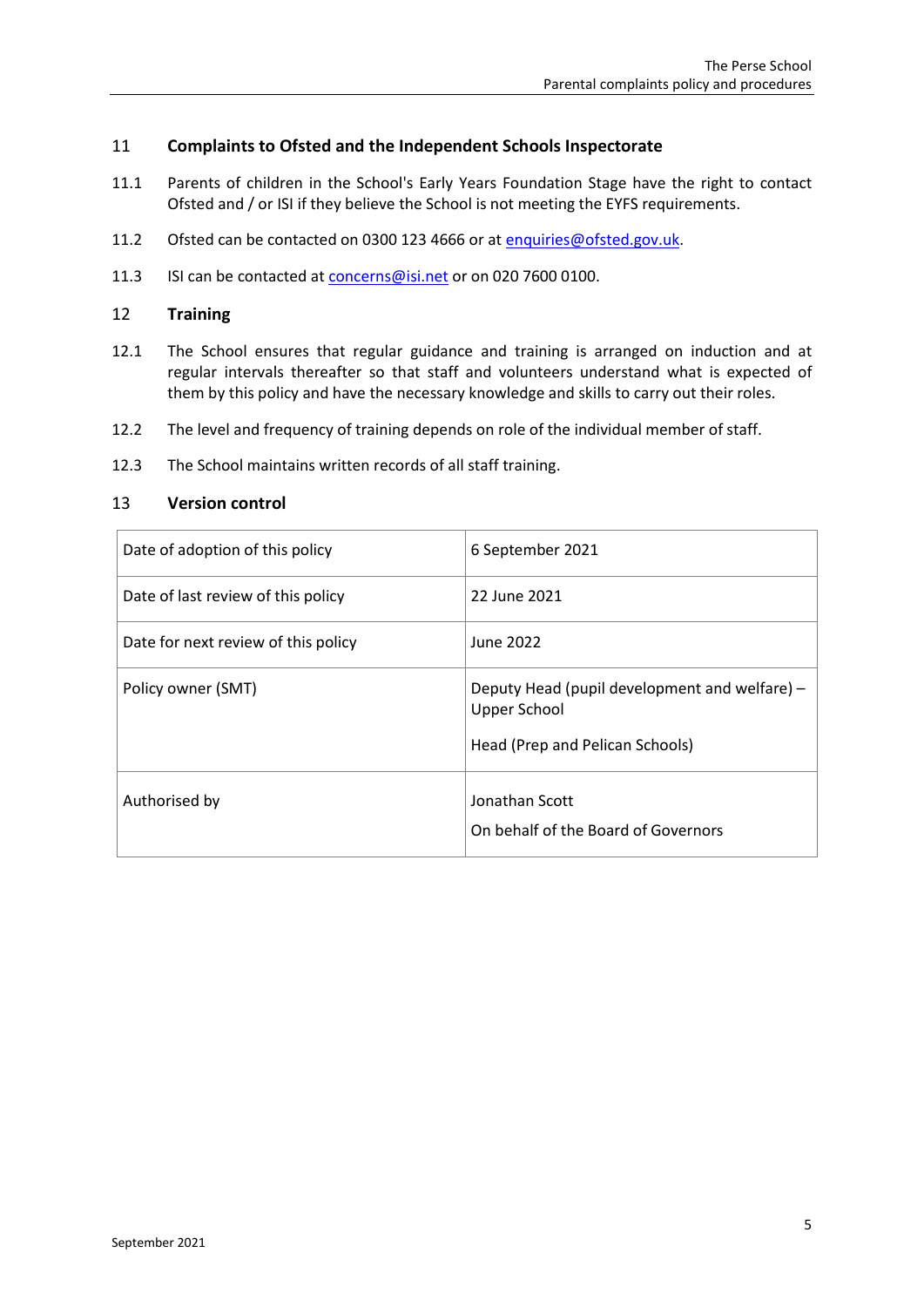# <span id="page-7-0"></span>**Appendix 1 Stage 1 - informal complaint**

#### 1 **Informal resolution of a complaint**

1.1 The School expects that most complaints can be resolved informally. For example, dissatisfaction about some aspect of teaching or pastoral care or a billing error should be able to be resolved by the relevant member of staff.

### **Who to contact**

- 1.2 Where appropriate, complaints should initially be raised as follows:
	- 1.2.1 **educational issues**: if the matter relates to the classroom, the curriculum or special educational needs, please speak or write initially to:

Upper School: the Tutor, Head of Department or Deputy Head (Teaching and Learning).

Prep School: the Form Teacher or Assistant Head (Academic).

Pelican School: the Class Teacher.

1.2.2 **pastoral care**: for complaints relating to matters outside the classroom, please speak or write to:

Upper School: the Tutor, Head of Year, Head of Section, or the Deputy Head (pupil development and welfare).

Prep School: the Form Teacher or the Head of Year or the Assistant Head (Pastoral).

Pelican School: the Class Teacher.

1.2.3 **staff issues:** for complaints relating to members of staff, please speak or write to:

Upper School: the Tutor, Head of Department, or the Senior Deputy Head.

Prep School: the Head.

Pelican School: the Head.

1.2.4 **disciplinary matters**: a problem over any disciplinary action taken or a sanction imposed should be raised first of all with:

Upper School; the Head of Year, Head of Section or Deputy Head (pupil development and welfare).

Prep School: the Deputy Head or the Head.

Pelican School: the Head.

- 1.2.5 **financial matters**: a query relating to fees or extras should be addressed in writing to the Deputy Bursar.
- 1.3 The complaint may be passed to a more senior member of staff if appropriate.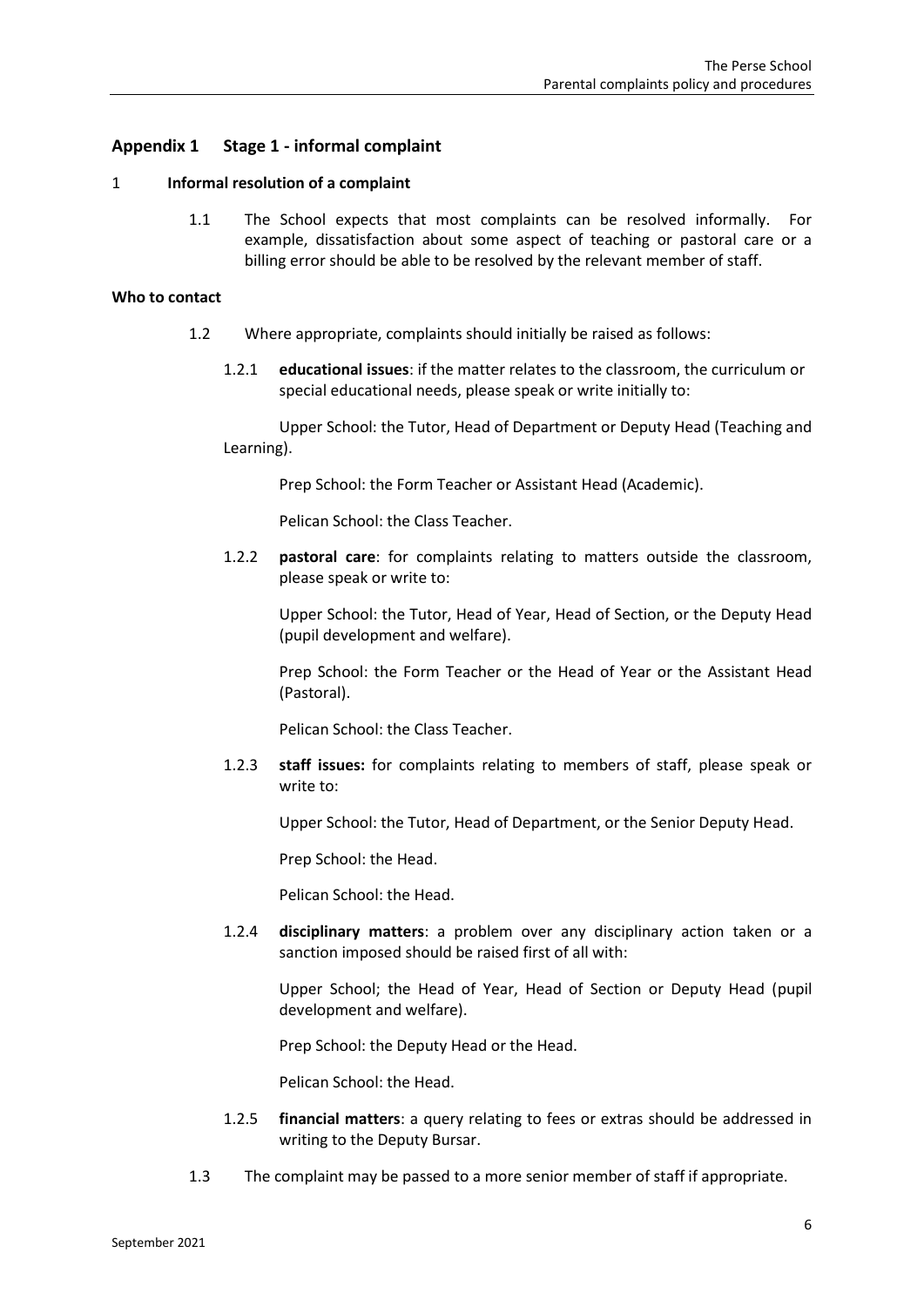- 1.4 An informal complaint will be acknowledged by telephone, email or letter within three working days of receipt, indicating the action that is being taken and the likely timescales. Such action may include an investigation and / or a meeting with the parent.
- 1.5 Wherever appropriate, the School will ask the parent at an early stage what they think might resolve the issue.
- 1.6 The parent will receive a response to the complaint within 15 working days.
- 1.7 If the parent is dissatisfied with the response to the informal complaint or in the event that the complaint cannot be resolved by informal means, the parent may make a formal complaint under Stage 2 of this procedure as set out in [Appendix](#page-9-0)  [2.](#page-9-0)

#### **Complaints about the Head**

- 1.8 The procedure for dealing with an informal complaint about the Head of the Relevant School is set out below:
	- 1.8.1 parents may choose to raise complaints directly with the Head if they feel that the matter is capable of resolution informally. The complaint may be raised orally or in writing. If in writing, the School will not automatically treat the complaint as a formal (Stage 2) complaint and the Head will endeavour to resolve the complaint informally under Stage 1;
	- 1.8.2 the Head will acknowledge informal complaints within three working days and will seek to resolve the matter under Stage 1 by means of direct conversation or a meeting with the parents, to be held within 15 working days of the initial complaint;
	- 1.8.3 if the parent is dissatisfied with the Head's response to the informal complaint or in the event that the complaint cannot be resolved by informal means, the parent may make a formal complaint under Stage 2 of this procedure as set out i[n Appendix 2.](#page-9-0)
- 1.9 Alternatively, parents may choose to make their complaint about the Head in writing in accordance with Stage 2 of this procedure as set out i[n Appendix 2.](#page-9-0)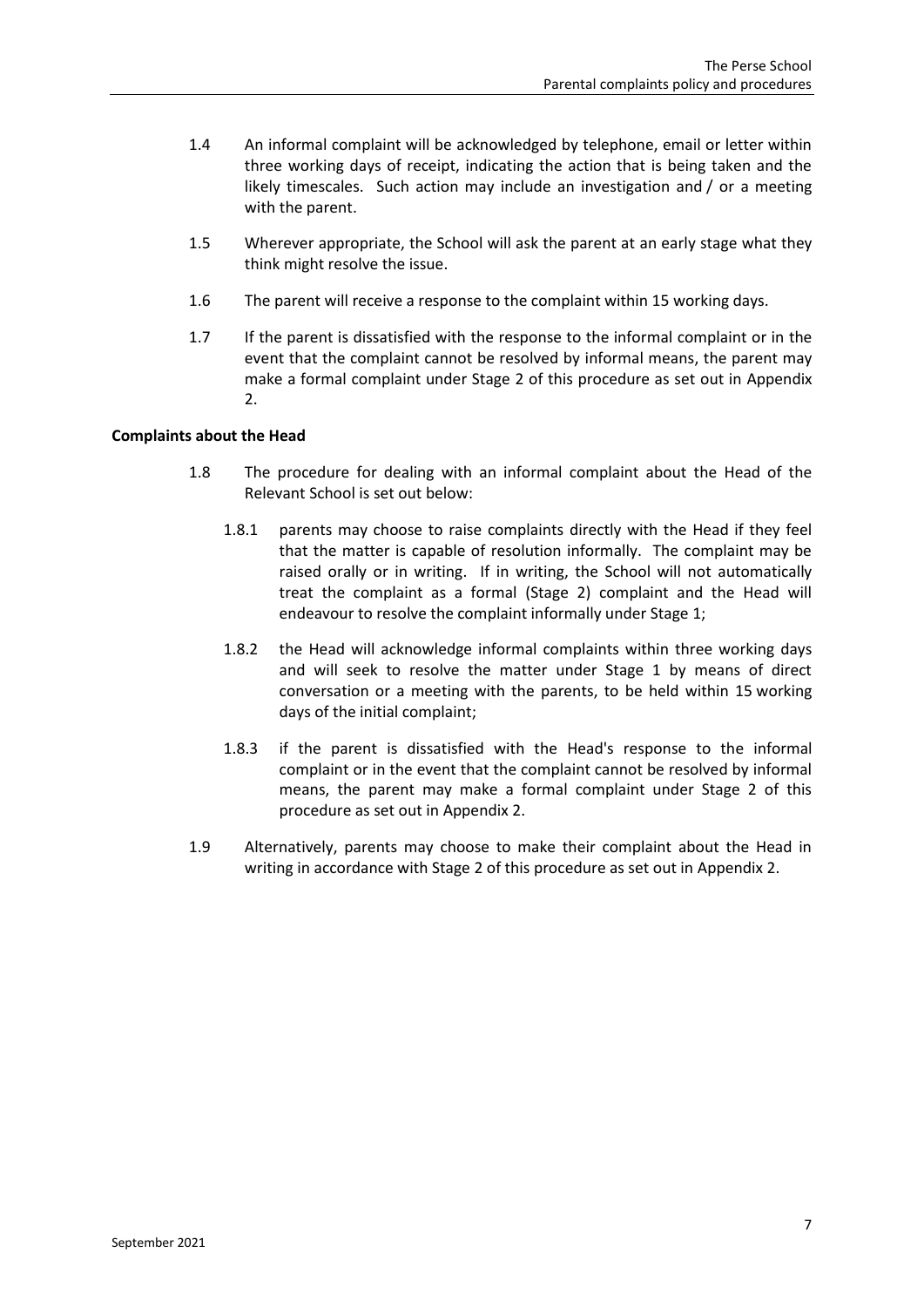# <span id="page-9-0"></span>**Appendix 2 Stage 2 - formal complaint in writing**

## 1 **How to make a formal complaint**

- 1.1 Complaints will usually only progress to Stage 2 after first being considered at the informal stage and only then if the parent indicates that they wish to escalate a matter to the formal stage.
- 1.2 The formal complaint in writing must be made on the Complaints Form of the Relevant School which can be requested from the Head's office or downloaded from the policy area of the School [website.](https://www.perse.co.uk/policies-inspection/) The Complaints Form should be returned in an envelope addressed to the Head of the Relevant School and should include:
	- 1.2.1 a copy of all relevant documents and full contact details; and
	- 1.2.2 details of all the grounds of the complaint and the outcome desired.
- 1.3 The complaint will be acknowledged by telephone, email or letter within three working days, indicating the action that is being taken and the likely timescales.

#### 2 **Investigation**

- 2.1 The subject matter of the complaint will be investigated in the most appropriate manner, which may include some or all of the following steps:
	- 2.1.1 delegation of the investigation to a senior member of staff; request for additional information from the parent, including what they think might resolve the issue (if not already requested under Stage 1); and
	- 2.1.2 request for a conversation and / or a meeting with the parent personally and / or others with relevant knowledge of the circumstances;
	- 2.1.3 The Chair of Governors will be made aware of all stage 2 formal complaints.
- 2.2 Written records will be kept of all meetings and interviews held in relation to the complaint. Where the investigation has been delegated to a senior member of staff, they will prepare a report on the investigation which will be considered by the Head. Personal data may be redacted and names anonymised or cyphered in line with data protection principles.

#### 3 **Decision**

- 3.1 The Head will notify the parent by email or letter of their Stage 2 decision and the reasons for it within 28 working days from the receipt of the formal complaint in writing.
- 3.2 If the parent is dissatisfied with the Stage 2 response to the complaint, the parent can request that the complaint be referred to a Complaints Panel under Stage 3 using the procedure set out i[n Appendix 3.](#page-11-0)
- 3.3 Early Years Foundation Stage (**EYFS**): Parents of pupils in the EYFS setting will be notified of the outcome of the investigation within 28 calendar days of the complaint being received.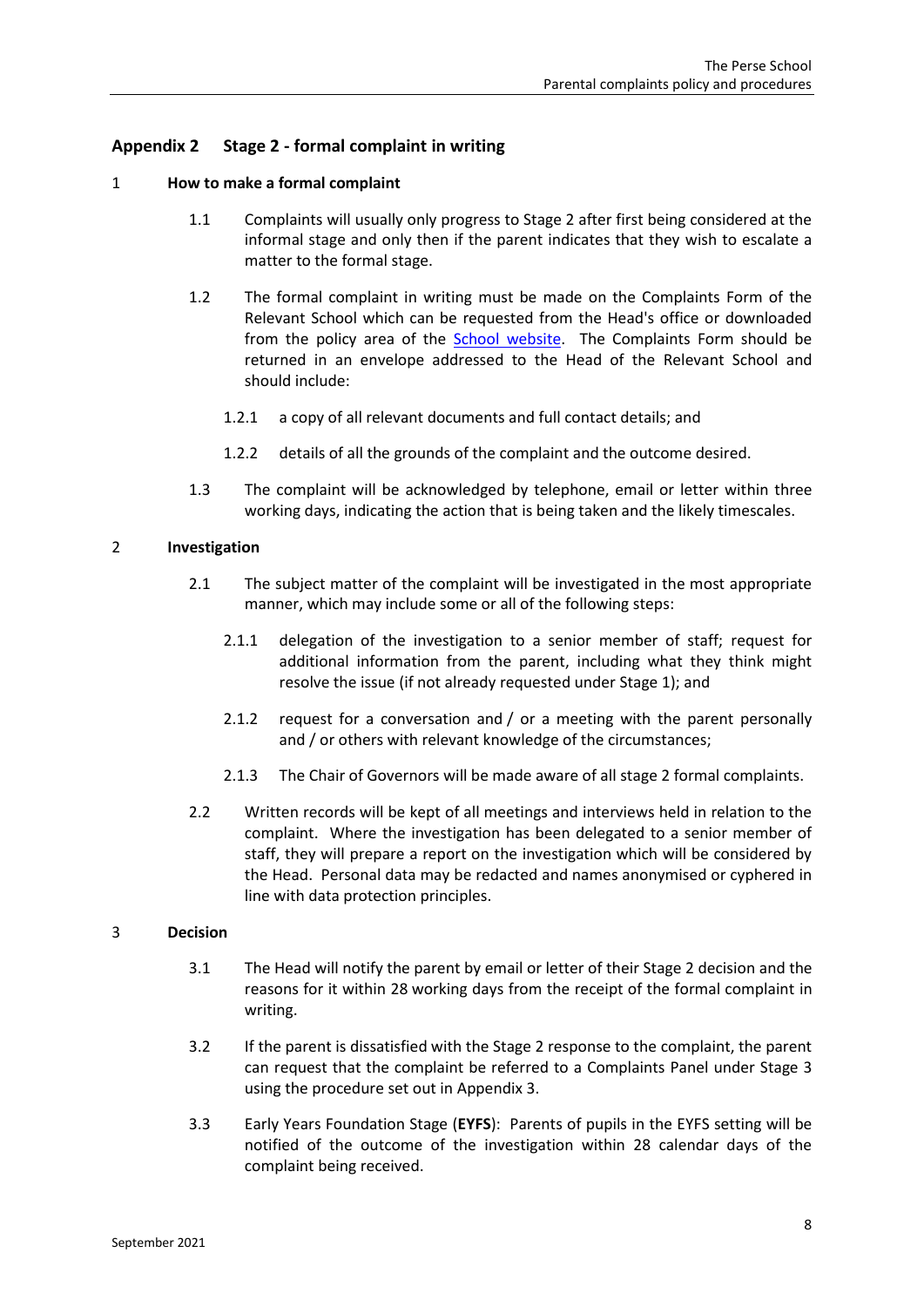## 4 **Complaints about the Head**

- 4.1 The procedure for dealing with a formal complaint in writing about the Head of the Relevant School is set out below:
	- 4.1.1 Any formal complaint should be made in writing and include a copy of all relevant documents and full contact details and details of all the grounds of the complaint and the outcome desired.
	- 4.1.2 Formal complaints about the Head should be directed as follows:
		- (a) A formal complaint in writing about the Head of the Pelican School should be directed to the Head of the Prep School.
		- (b) A formal complaint in writing about the Head of the Prep School should be directed to the Head of the Upper School.
		- (c) A formal complaint in writing about the Head of the Upper School should be directed to the Chair of Governors (via the Clerk to the Governors).
	- 4.1.3 The Head of the Prep or Upper School or Chair of Governors (via the Clerk to the Governors) will acknowledge the formal complaint by telephone, email or letter within three working days of receipt and indicate the action that is being taken and the likely timescale. Such action may include an investigation and/or a meeting with the parent. The parent will receive a response to the complaint within 28 working days.
	- 4.1.4 If the parent is dissatisfied with the response to the formal complaint, the parent can request that the complaint be referred to a Complaints Panel under Stage 3 using the procedure set out in [Appendix 3.](#page-11-0)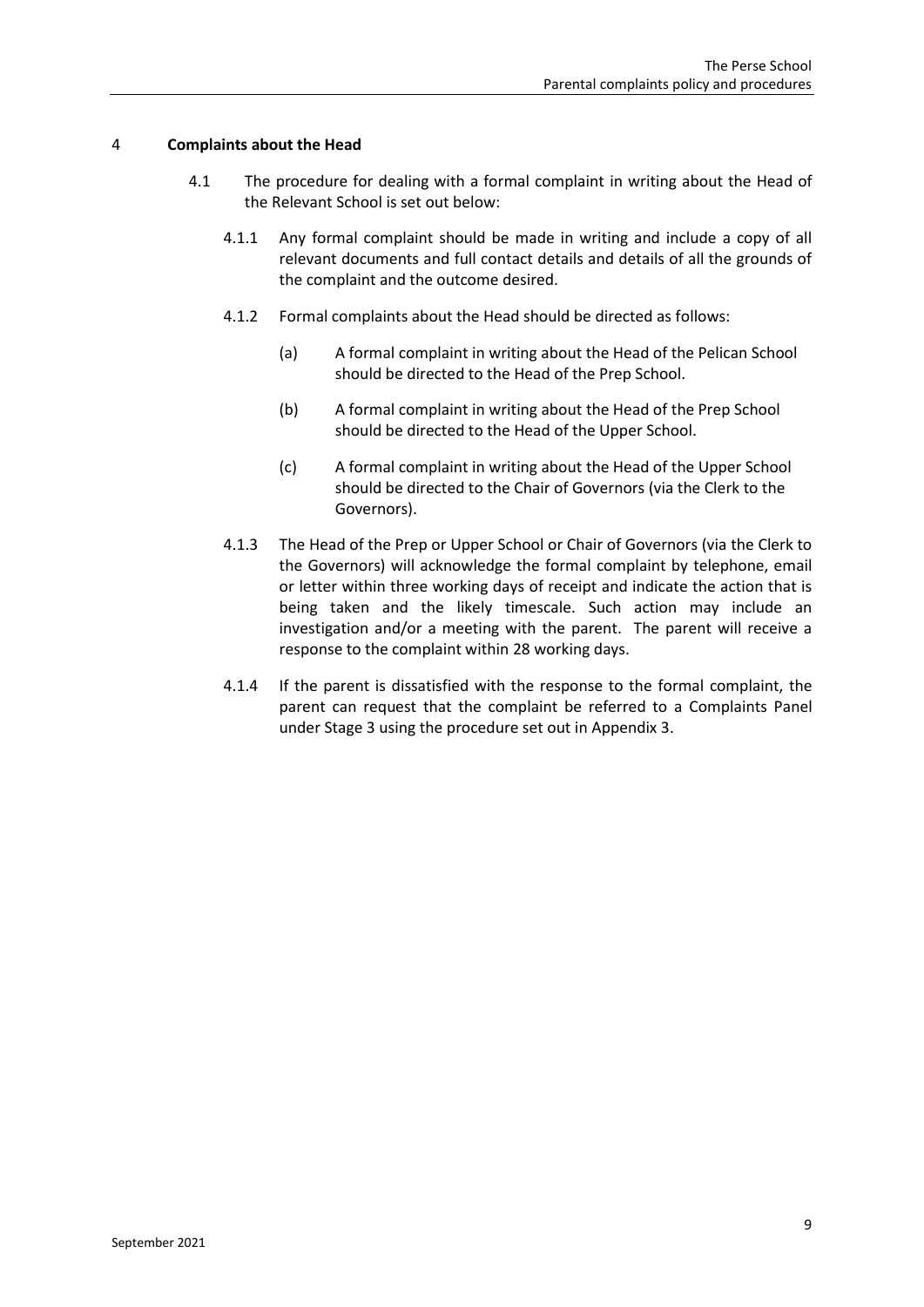# <span id="page-11-0"></span>**Appendix 3 Stage 3 - Complaints Panel**

#### 1 **Complaints Panel hearing**

- 1.1 If a parent is dissatisfied with the Stage 2 response to the formal complaint, the parent can request a Complaints Panel hearing.
- 1.2 A Complaints Panel Hearing (**Hearing**) is a Hearing to consider those elements of the Stage 2 response to the parent's formal complaint with which the parent remains dissatisfied. The Complaints Panel (**Panel**) is not obliged to consider any new complaints which have not been previously raised.

#### 2 **How to request a Hearing**

- 2.1 A request for a Hearing must be put in writing to the Clerk to the Governors and will usually only be considered if the procedure at Stage 2 has been completed. It is expected that the complaints procedure will progress in a timely manner.
- <span id="page-11-1"></span>2.2 The written request should usually be made within 10 working days from receipt of the Stage 2 decision and should include:
	- 2.2.1 a copy of all relevant documents and full contact details;
	- 2.2.2 details of all the grounds of the complaint and the outcome desired;
	- 2.2.3 a list of the documents which the parents believe to be in the School's possession and wish the complaints panel to consider; and
	- 2.2.4 whether the parent proposes to be accompanied to the hearing by someone who is legally qualified (see paragraph [3.5](#page-12-0) below).
- <span id="page-11-3"></span><span id="page-11-2"></span>2.3 The Clerk to the Governors will acknowledge the request for a Hearing in writing within three working days of receipt.
- 2.4 Every effort will be made to enable the Hearing to take place within 15 working days of receipt of the request.
- 2.5 Parents may withdraw their request for a Hearing at any point up to and including the intended date of the Hearing.

#### 3 **Planning the Hearing**

- 3.1 The Clerk to the Governors will send written notification to each party of the date, time and place of the Hearing at least ten working days before the date of the Hearing.
- 3.2 Copies of any documents (additional to those specified in [2.2.1a](#page-11-1)nd [2.2.3\)](#page-11-2) that the parent wishes the complaints panel to consider should be sent to the Clerk to the Governors to be received at least seven working days prior to the Hearing.
- 3.3 The Clerk to the Governors will circulate a copy of the bundle of documents to be considered by the complaints panel to all parties at least three working days prior to the Hearing.
- 3.4 The parent may be accompanied at the Hearing, for example by a relative or friend. The Hearing is an internal proceeding, not legal proceedings. Legal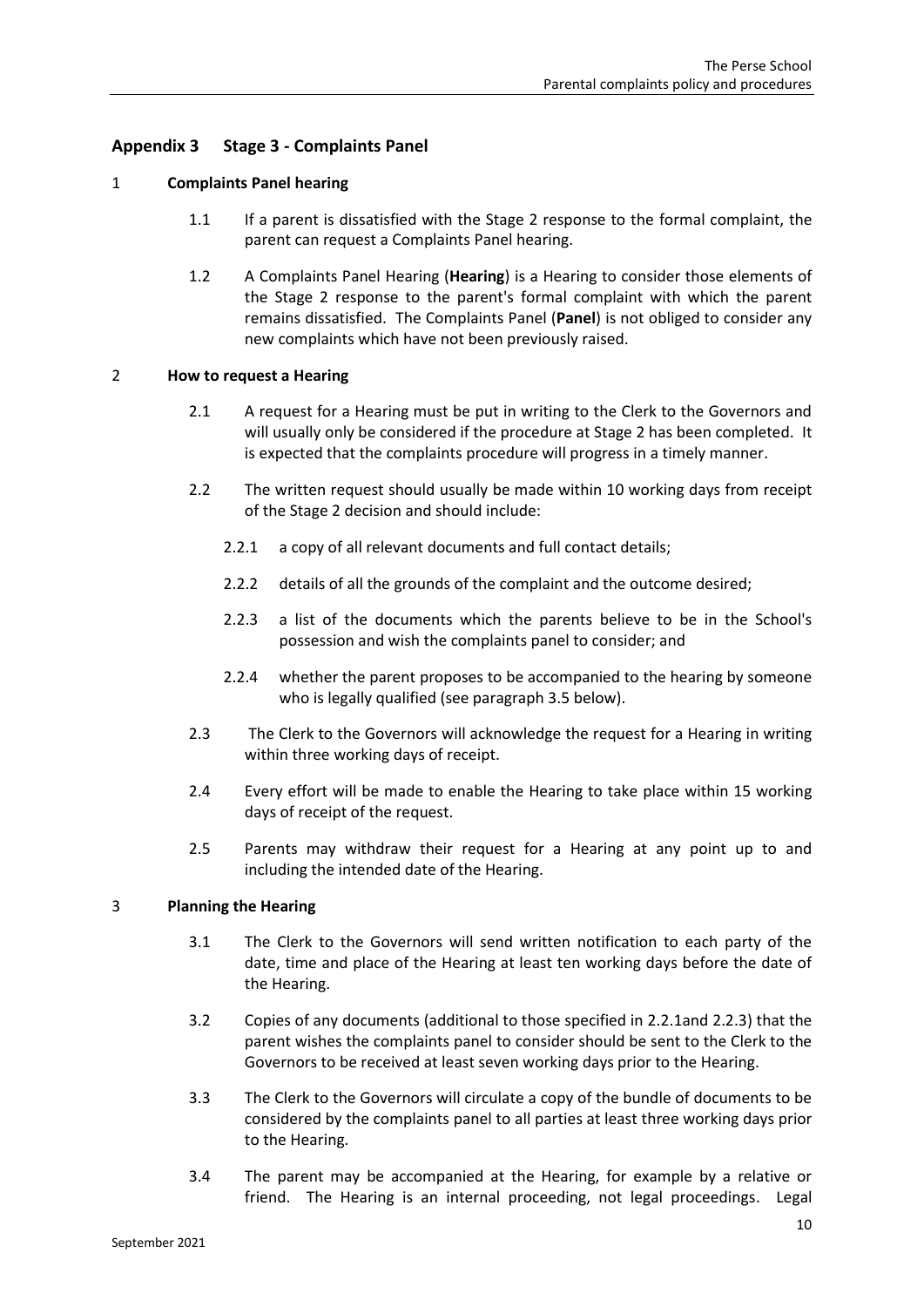representation is not necessary, and will not normally be appropriate, and the role to be played by any legal representative will be at the discretion of the Panel Chair. The Clerk to the Governors must be given five working days' notice if the parents wish to be accompanied by a person who is legally qualified.

- <span id="page-12-0"></span>3.5 As set out in [2.2.4](#page-11-3) above, the parent is required to notify the Clerk to the Governors if they wish to be accompanied by someone who is legally qualified in their initial request for a Hearing. The parent should note that the Panel will wish to speak to them directly. The legally qualified person will not be permitted to act as an advocate or to address the Panel unless invited to do so by the Chair of the Panel.
- 3.6 A person will be appointed to take a minute of the Hearing.

#### 4 **Composition of the Complaints Panel**

- 4.1 The Panel will comprise at least three individuals, selected by the Clerk to the Governors who have no detailed prior knowledge of the circumstances of the complaint and will include School Governors and at least one panel member who is independent of the management and running of the School.
- 4.2 The parent may ask the Clerk to the Governors to inform them who has been appointed to sit on the Panel ahead of the Hearing. Fair consideration will be given to any reasonable objection to a particular member of the Panel.
- 4.3 The Panel members will appoint one of themselves to be the Chair of the Panel throughout the proceedings.

#### 5 **Role of the Complaints Panel**

The role of the Panel is to review the process and the decision reached at Stage 2, and to consider on the balance of probabilities, whether or not to uphold each complaint.

#### 6 **The Hearing**

- 6.1 The Hearing will proceed notwithstanding that the parent may decide not to attend. In these circumstances, the Panel should consider the parent's complaint in their absence and make findings on the substance of the complaint.
- 6.2 During the Hearing, the parties shall have the opportunity to ask questions and make comments in an appropriate manner. The Hearing is not a legal proceeding and the Panel shall be under no obligation to hear oral evidence from witnesses but may do so and / or may take written statements into account at its discretion.
- 6.3 All statements made at the Hearing will be unsworn. The parties will be entitled to write their own notes for reference purposes.
- 6.4 All those present during the Hearing are expected to show courtesy, restraint and good manners or, after due warning, the Hearing may be adjourned or terminated at the discretion of the Chair of the Panel. Any person who is dissatisfied with any aspect of the way the Hearing is conducted must say so before the proceedings go any further and their comment will be minuted.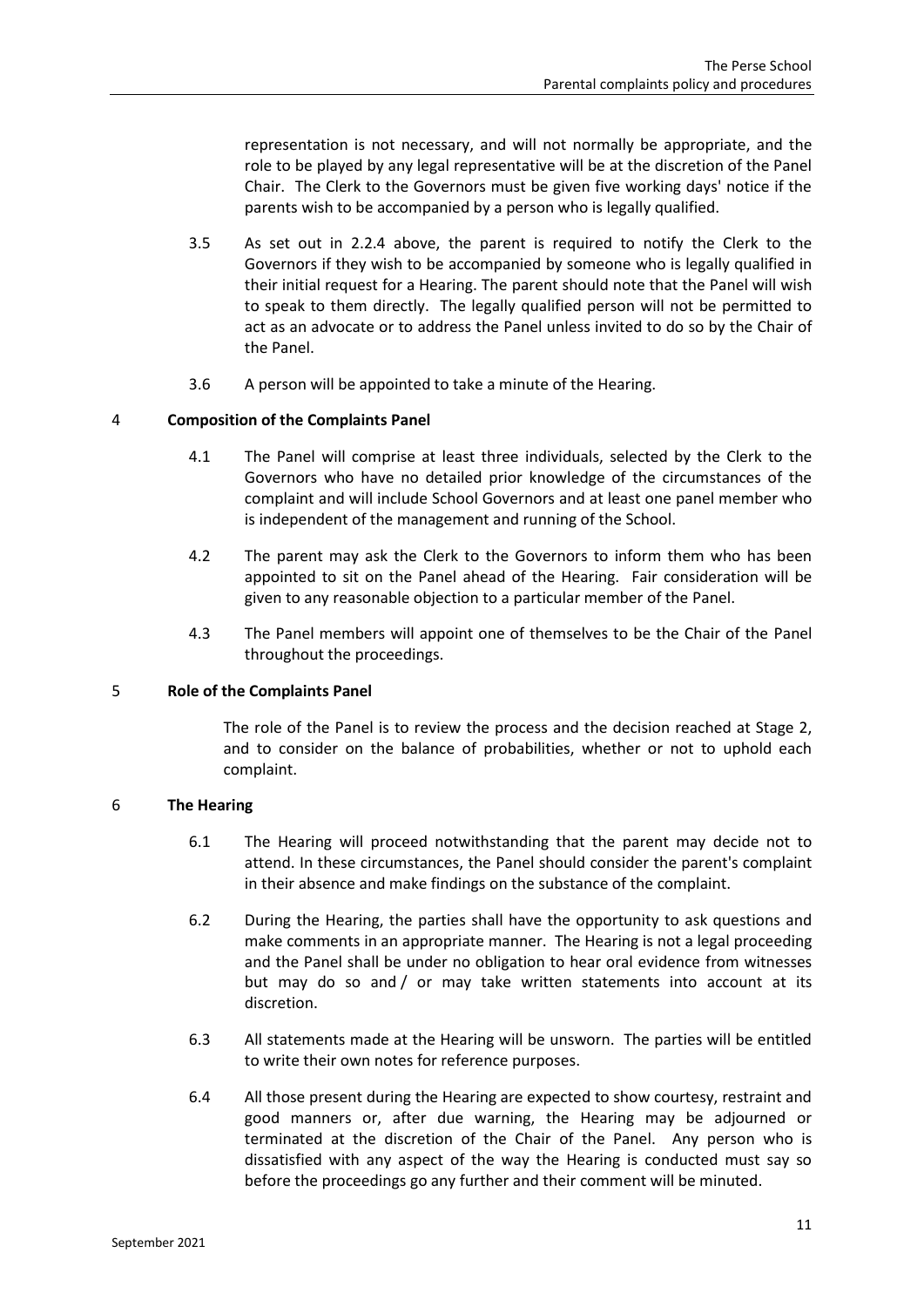- 6.5 The Chair of the Panel may, at their discretion, adjourn the Hearing if they consider it appropriate to do so. This may include an adjournment for the parties to take legal advice on a specific issue arising.
- 6.6 A Hearing before the Panel is a private proceeding. No notes or other records or oral statements about any matter discussed in or arising from the proceeding shall be made available directly or indirectly to the press or other media.
- 6.7 When the Chair of the Panel is satisfied that sufficient consideration has been given to the documentation provided and any representations made by the parties, they will conclude the Hearing.

# 7 **Decision**

- 7.1 The Panel will make findings about each complaint on the balance of probabilities and may make recommendations to the School.
- 7.2 It is not within the powers of the Panel to make any financial award, nor to impose sanctions on staff, pupils or parents, although the complaints panel may make recommendations.
- 7.3 The Panel's findings and any recommendations will be provided in writing to the parents and, where relevant, the person complained about, within seven working days of the Hearing. The Panel's findings and any recommendations will also be available for inspection on the School premises by the Governors and the Head.
- 7.4 The completion of Stage 3 represents the conclusion of the School's complaints procedure.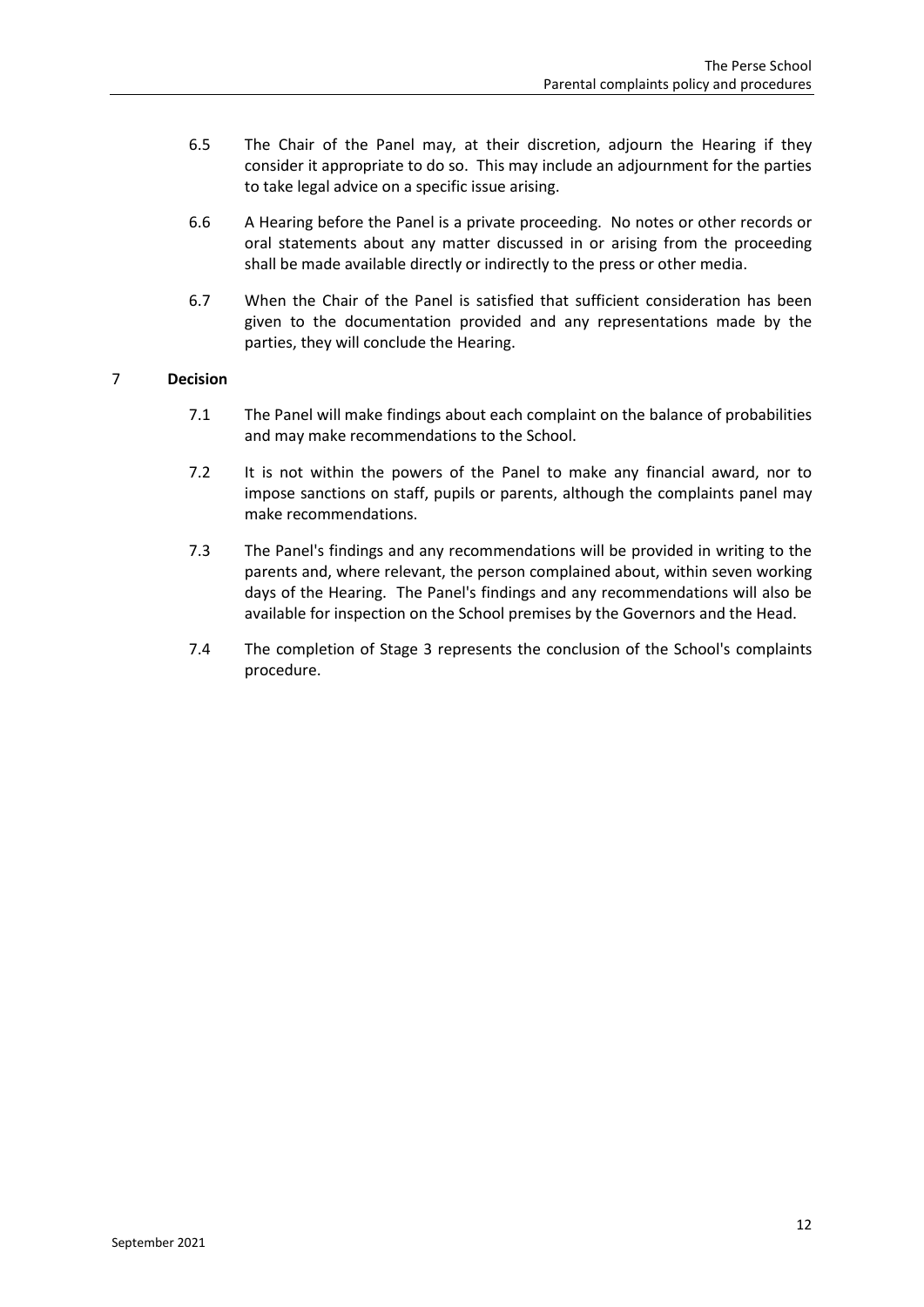# <span id="page-14-0"></span>**Appendix 4 Assistance with making a complaint**

The following members of staff can assist with making of a complaint if required:

# **The Perse Pelican Nursery and Pre-Preparatory School:**

Francesca Heftman (Head), tel 01223 403940, (e-mail) [pelican@perse.co.uk](mailto:pelican@perse.co.uk)

If she is unavailable or is the subject of the complaint, please contact the Deputy Head of the Pelican School for assistance.

#### **The Perse Preparatory School:**

James Piper (Head), tel 01223 403992, (e-mail) [prephmsec@perse.co.uk](mailto:prephmsec@perse.co.uk)

If the Head is unavailable or is the subject of the complaint, please contact the Deputy Head of the Prep School for assistance.

#### **The Perse Upper School:**

Ed Wiseman (Deputy Head, pupil development and welfare), tel 01223 403800, (e-mail) [ewwiseman@perse.co.uk](mailto:ewwiseman@perse.co.uk)

If he is unavailable or is the subject of the complaint, please contact the Senior Deputy Head for assistance.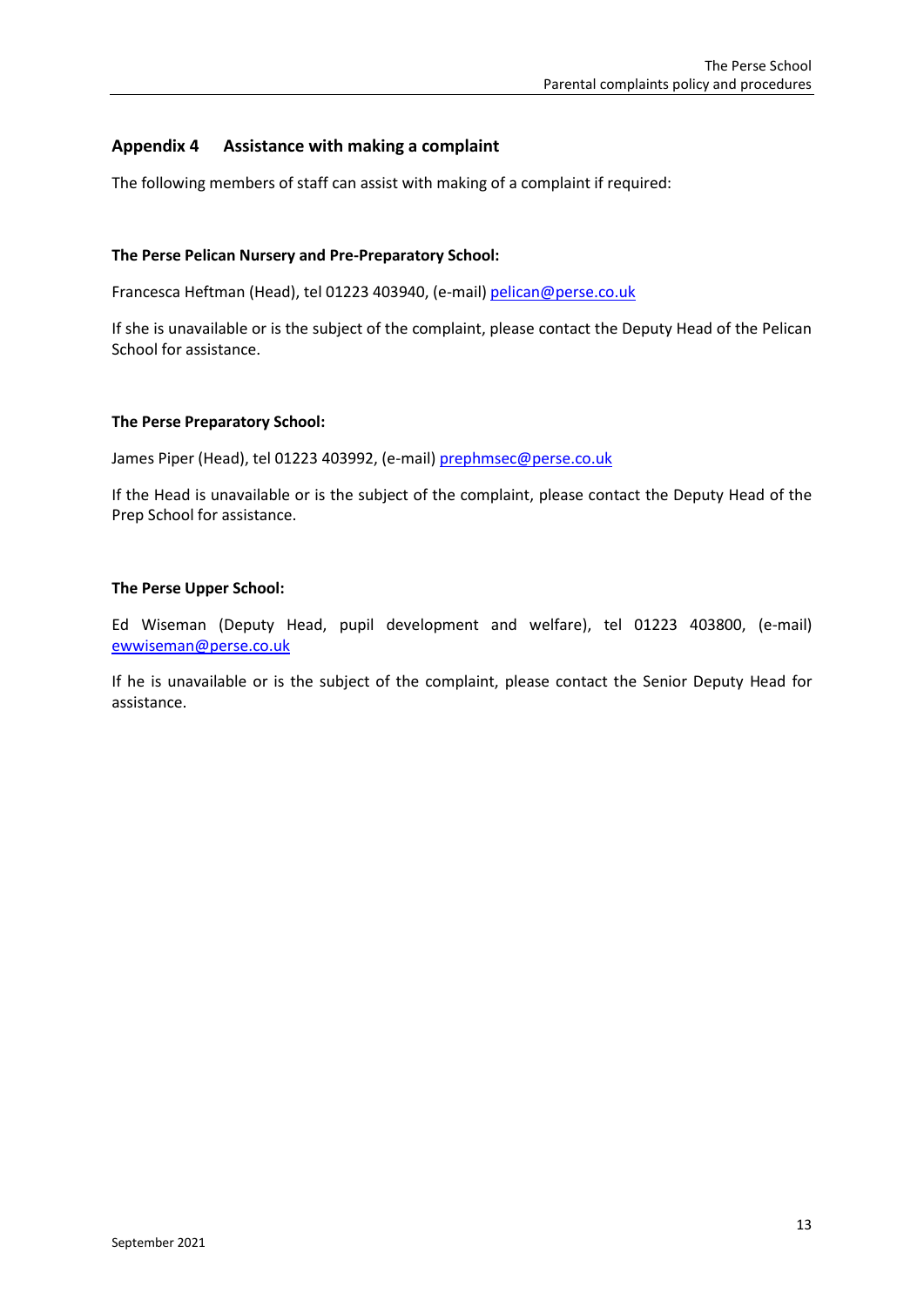# <span id="page-15-0"></span>**Appendix 5 Unreasonable complaints**

The School is committed to dealing with all complaints fairly and impartially, and to providing a high quality service to those who complain. It will not normally limit the contact complainants have with it. However, it does not expect its staff to tolerate unacceptable behaviour and will take action to protect staff from that behaviour, including that which is abusive, offensive or threatening.

The School adopts the Department for Education definition of unreasonable complainants as those who, because of the frequency or nature of their contacts with the School, hinder consideration of their or other people's complaints.

Unreasonable complaints are taken seriously by the School as they put a strain on valuable resources and hinder the progress of proper investigations. The School may judge that a complaint is unreasonable by assessing a number of factors, including those that are outlined below.

#### 1 **A complaint may be regarded as unreasonable when the person making the complaint**:

- 1.1 refuses to articulate their complaint or specify the grounds of a complaint or the outcomes sought by raising the complaint, despite offers of assistance;
- 1.2 refuses to co-operate with the complaints investigation process while still wishing their complaint to be resolved;
- 1.3 refuses to accept that certain issues are not within the scope of a complaints procedure;
- 1.4 insists on the complaint being dealt with in ways which are incompatible with the adopted complaints procedure or with good practice;
- 1.5 introduces trivial or irrelevant information which the complainant expects to be taken into account and commented on, or raises large numbers of detailed but unimportant questions, and insists they are fully answered, often immediately and to their own timescales;
- 1.6 makes unjustified complaints about staff who are trying to deal with the issues, and seeks to have them replaced;
- 1.7 changes the basis of the complaint as the investigation proceeds;
- 1.8 repeatedly makes the same complaint (despite previous investigations or responses concluding that the complaint is groundless or has been addressed);
- 1.9 refuses to accept the findings of the investigation into that complaint where the School's complaint procedure has been fully and properly implemented and completed;
- 1.10 seeks an unrealistic outcome;
- 1.11 makes excessive demands on school time by frequent, lengthy, complicated and stressful contact with staff regarding the complaint in person, in writing, by email and by telephone while the complaint is being dealt with.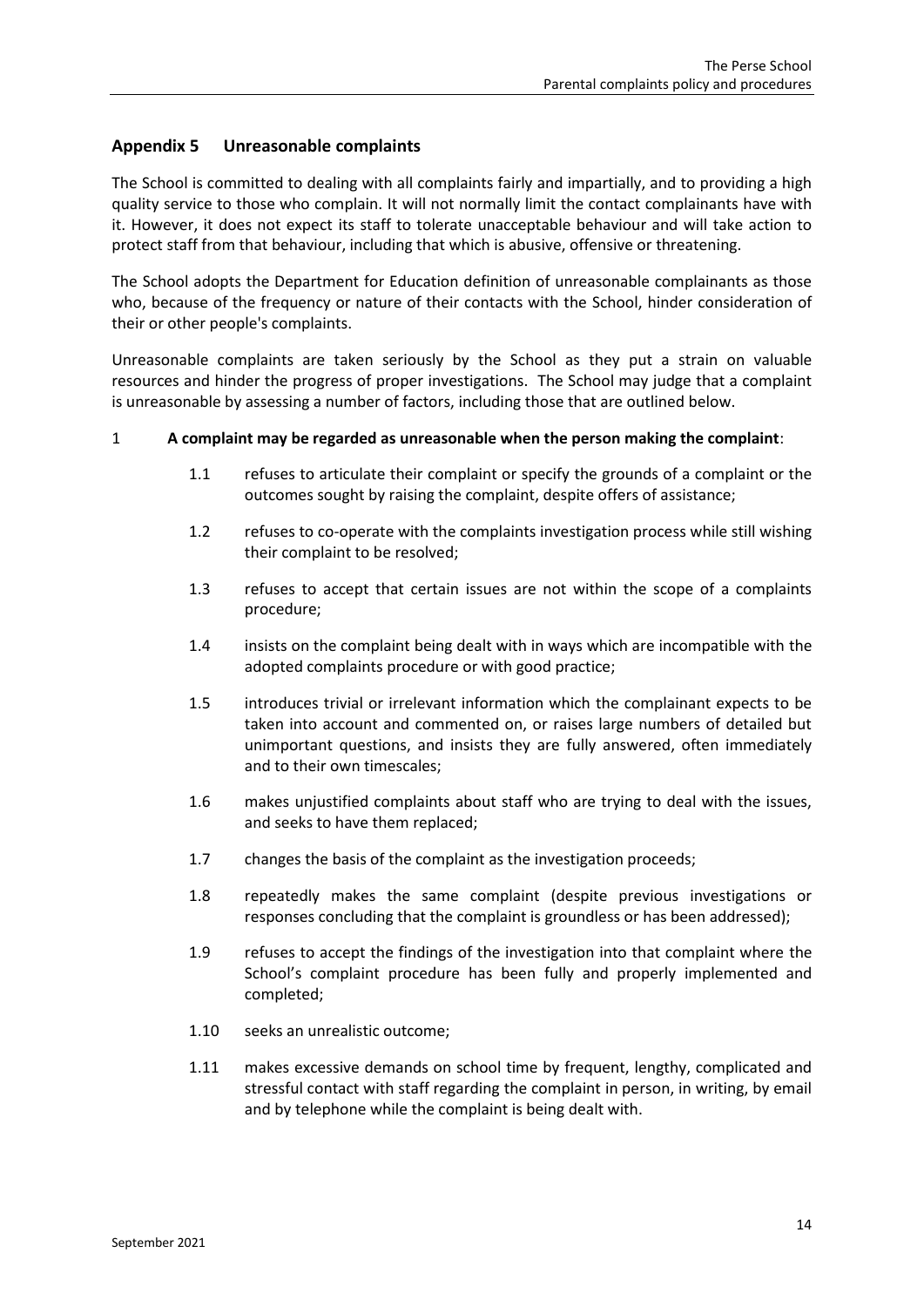# 2 **A complaint may also be considered unreasonable if the person making the complaint does so either face-to-face, by telephone or in writing or electronically**:

- 2.1 maliciously;
- 2.2 aggressively;
- 2.3 using threats, intimidation or violence;
- 2.4 using abusive, offensive or discriminatory language;
- 2.5 knowing it to be false;
- 2.6 using falsified information;
- 2.7 publishing unacceptable information in a variety of media such as in social media websites and newspapers.

# 3 **A complaint may also be considered unreasonable if it is manifestly unjustified, inappropriate, or an improper use of formal procedure**.

In assessing this, the School shall have regard to all the circumstances of the case and the nature of the complaint itself rather than the nature of the complainant. In assessing all of the circumstances of the case the School will consider a range of factors including:

- 3.1 whether a complaint has reasonable foundation;
- 3.2 the history and context of the complaint (and any evidence where relevant);
- 3.3 whether the time and cost of investigating the complaint is proportionate to the issue(s) complained of;
- 3.4 whether an investigation of the complaint is likely to cause a disproportionate or unjustified level of disruption, irritation or distress;
- 3.5 unexplained delay in raising a complaint or issue;
- 3.6 if the purpose of the complaint is to obtain an outcome which is unavailable via the complaints procedure, such as a claim for compensation, damages or a refund of fees paid;
- 3.7 any evidence of a complaint being brought for an improper purpose.

Whenever possible, the Head will discuss any concerns with the complainant informally before dismissing a complaint as unreasonable. The Head will normally only do so after consultation with the Chair of Governors.

If the behaviour continues, the School will write to the complainant explaining that their behaviour is unreasonable and asking them to change it.

For complainants who excessively contact the School causing a significant level of disruption, the School may specify methods of communication and limit the number of contacts in a communication plan. This will be reviewed after 3 months.